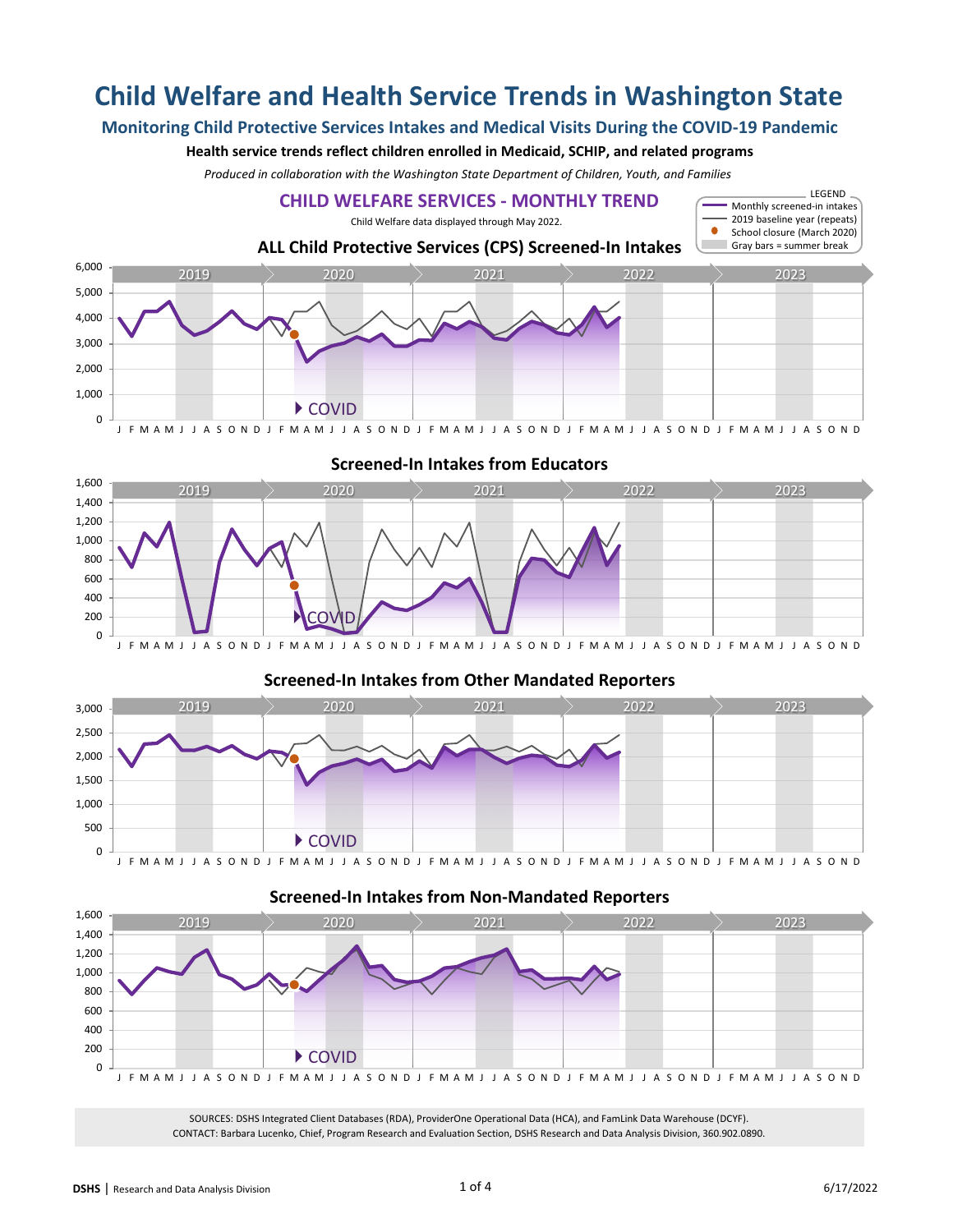

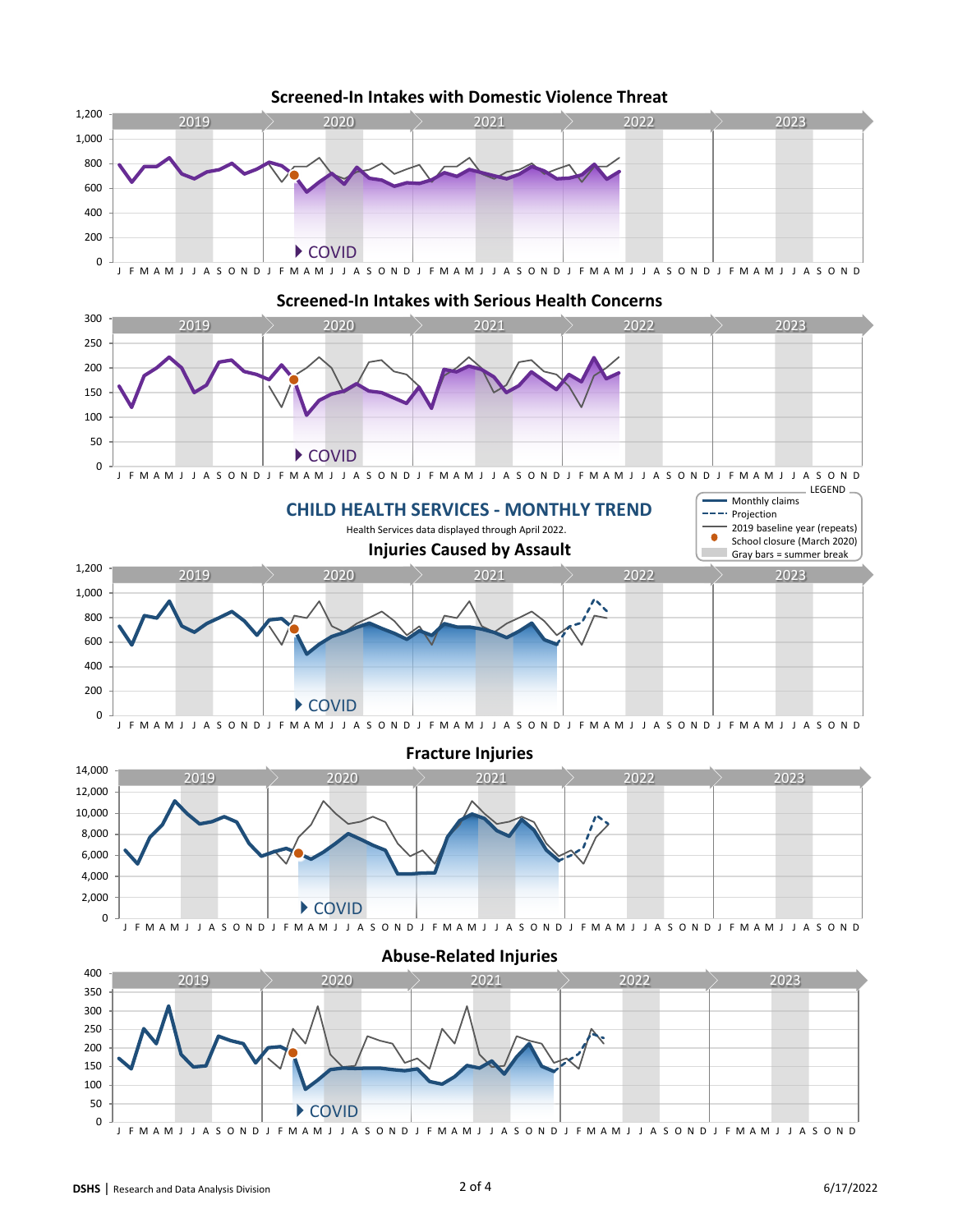

## **TECHNICAL NOTES**

## **Child Welfare Services**

Extracted June 17, 2022

**DATA SOURCE:** Washington State Department of Children, Youth, and Families (DCYF) FamLink Data Warehouse.

**POPULATION:** Statewide reports of child abuse and neglect made to DCYF child welfare intake employees.

**MEASUREMENT PERIOD:** Intake data is complete with a one-week reporting lag to account for data processing. Monthly intake counts are measured from January 1, 2018 through the most recent complete month **MEASURES:**

- **All CPS Screened-in Intakes:** Includes intakes meeting the sufficiency screening criteria for CPS Investigation, Family Assessment Response (FAR),<sup>(1)</sup> or Risk Only.<sup>(2)</sup> Washington State sufficiency screening criteria specifies that the alleged victim is under 18 years of age; the allegation, if true, minimally meets the Washington Administrative Code definition for child abuse or neglect (CA/N) or it is alleged a child's circumstances place them at risk of serious harm; the alleged subject has the role of parent, person acting in loco parentis or unknown, or is providing care in a facility subject to licensing by DCYF or in other state-regulated care.<sup>(3)</sup> Intakes with unborn alleged victims or the same allegation(s) that are documented in another intake are not screened-in.
- **CPS Screened-in Intakes from Educators:** The person who made the referral to DCYF is an educator. Educators are mandatory reporters, meaning they are legally required to report incidents of CA/N.
- **CPS Screened-in Intakes from Other Mandated Reporters:** The person who made the referral to DCYF is not an educator and is another type of mandatory reporter, including Social Service Professional; Mental Health Professional; Law Enforcement Officer; Medical Professional; Corrections, DSHS, or DCYF employee; Child Care Provider; or Foster Care Provider.
- **CPS Screened-in Intakes from Non-Mandated Reporters:** The person who made the referral to DCYF is a Parent/Guardian, Other Relative, Friend/Neighbor, Anonymous, Self, or other type of profession that is not legally mandated to report incidents of CA/N.